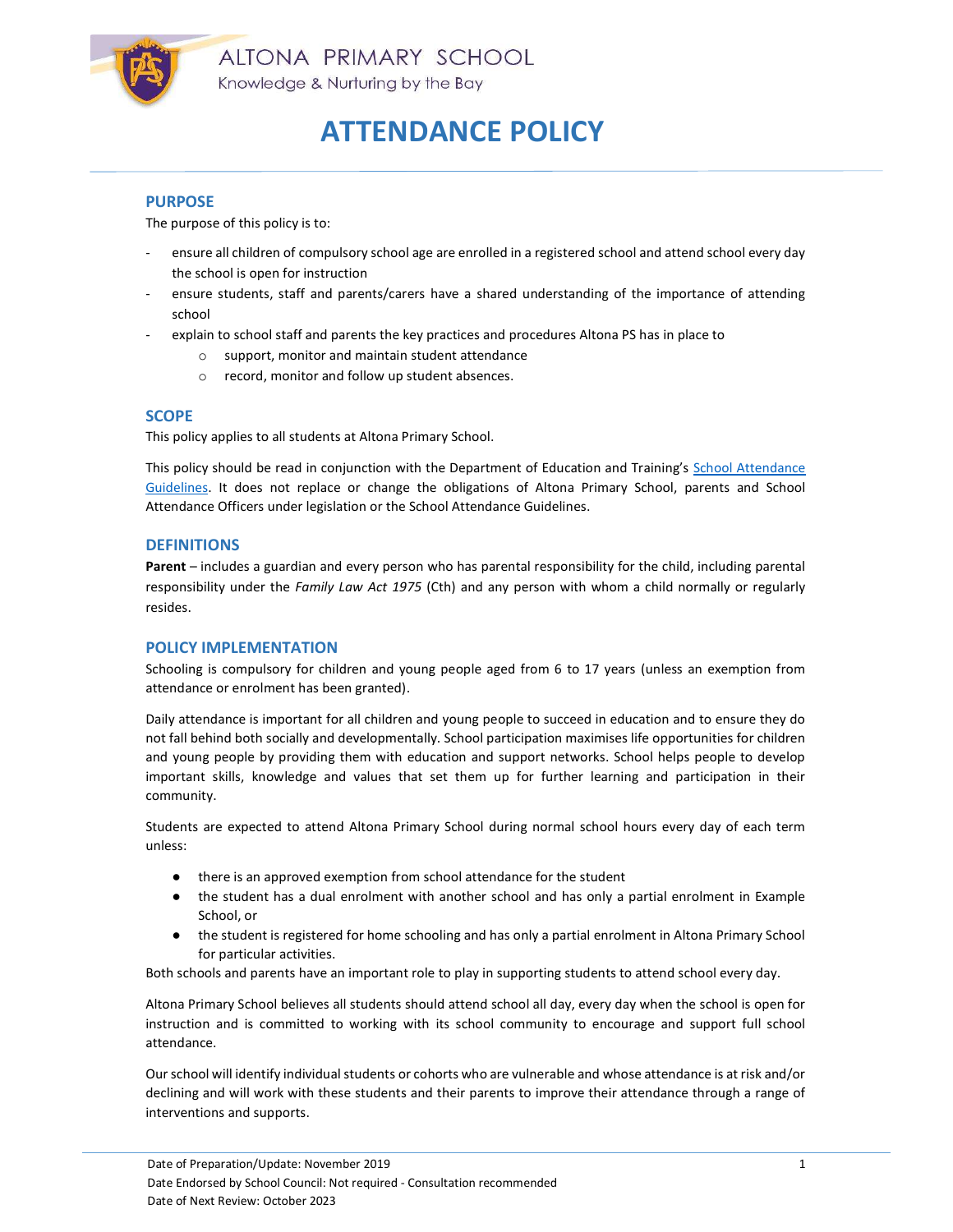

Students are committed to attending school every day, arriving on time and are prepared to learn. Our students are encouraged to approach a teacher and seek assistance if there are any issues that are affecting their attendance.

Altona Primary School parents are committed to ensuring their child/children attend school on time every day when instruction is offered, to communicating openly with the school and providing valid explanations for any absence.

Parents will communicate with the relevant staff at Altona Primary School about any issues affecting their child's attendance and work in partnership with the school to address any concerns.

Parents will provide a reasonable explanation for their child's absence from school and endeavour to schedule family holidays, appointments and other activities outside of school hours.

# **Expectations**

Enrolled students are expected to attend Altona PS during normal school hours every day of each term unless:

- there is an approved exemption from school attendance for the student;
- the student has a dual enrolment with another school and has only a partial enrolment in Altona PS, or
- the student is registered for home schooling and has only a partial enrolment in Altona PS for particular activities.

Both schools and parents have an important role to play in supporting students to attend school every day.

#### Process for:

#### Principal

The Principal has the discretion to accept a reason given by a parent for a student's absence. The Principal will generally excuse:

- medical and dental appointments, where out of hours appointments are not possible or appropriate;
- bereavement or attendance at the funeral of a relative or friend of the student
- school refusal, if a plan is in place with the parent to address causes and support the student's return to school;
- cultural observance if the parent/carer notifies the school in advance;
- family holidays where the parent notifies the school in advance.

If no explanation is provided by the parent within 10 school days of an absence, it will be recorded as an 'unexplained absence' and recorded on the student's file.

Parents will be notified if an absence has not been excused.

The principal will ensure:

- Clear attendance expectations are evident to students and parents
- A good example is set by all staff with attendance and punctuality
- Oversee the consistent implementation and review of policies and procedures

#### Classroom Teacher

- Accurately and consistently mark the roll using the Compass platform and maintain class attendance roll;
- Follow up consistent lateness;
- Monitor students and seek support from principal with concerns;
- Show concern for students who are absent and supply work missed;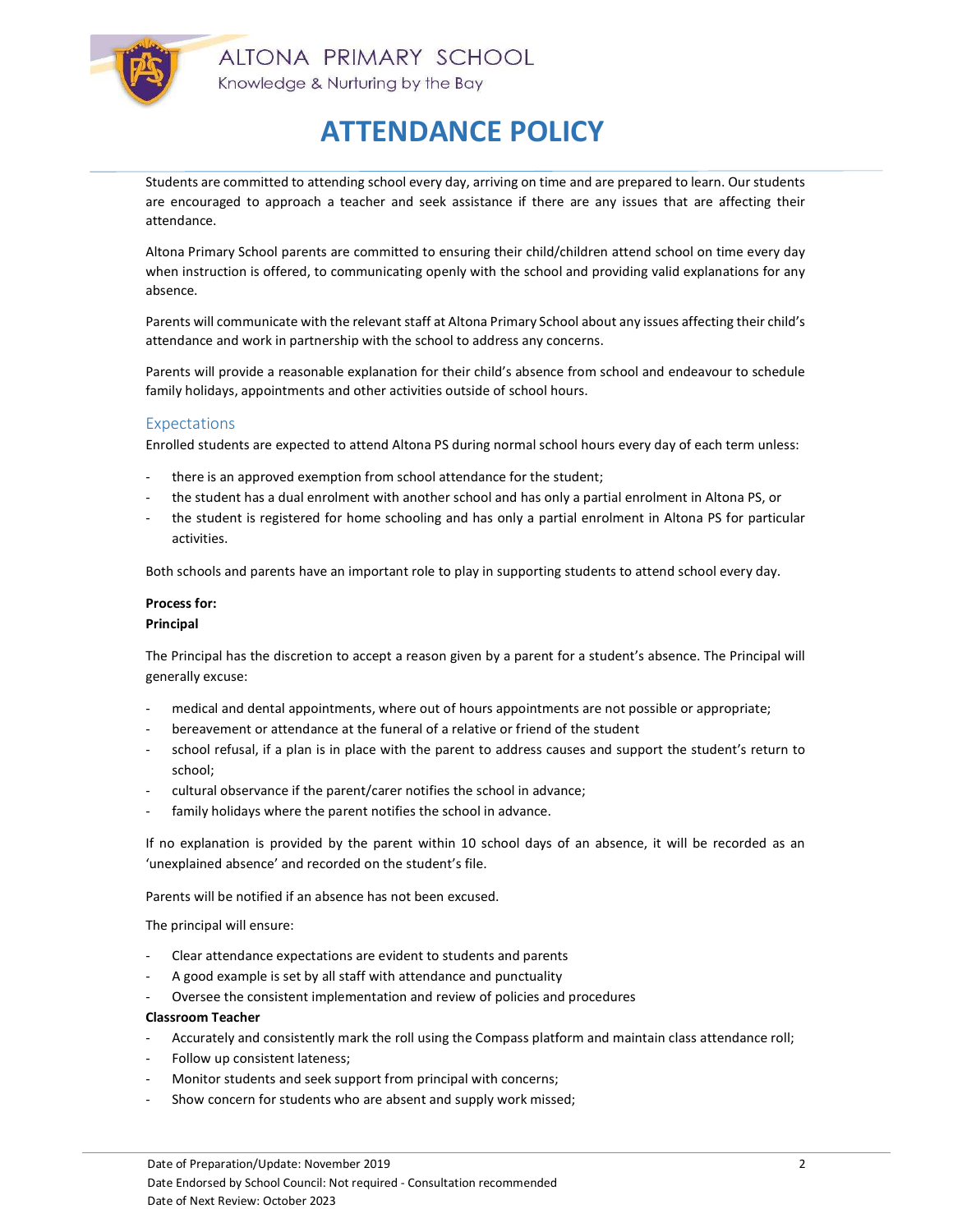

- Notify the office in advance of students attending excursions;
- Develop and implement a program which is challenging and engaging to students;
- Regularly monitor percentage student attendance rates.

#### Students

- Attend and be punctual for all timetabled classes;
- Provide a medical certificate/written note to classroom teacher on return to school;
- Sign in at office and provide explanation if late for school;

#### Parents

- Ensure that the student attends and is punctual each school day;
- Notify the school (preferably in advance) if a student is to be absent, using COMPASS (see school website for COMPASS log-in and instructions);
- Provide written explanation to the school for each student absence;
- Contact the classroom teacher for assistance if a student is resistant to attending school.

#### CASES 21 Operator

- Generate and maintain class rolls;
- Accurately input daily absences and absence information on CASES 21;
- Facilitate the tracking of student lateness;
- Provide CASES 21 reports to classroom teachers on request.

# Supporting and promoting attendance

Altona Primary School's Student Wellbeing and Engagement Policy supports student attendance. Our school also promotes student attendance by: Promoting 'It's not ok to be away',

# Recording attendance

Altona PS must record student attendance twice per day.

This is necessary to:

- meet legislative requirements
- discharge the school's duty of care for all students

Attendance will be recorded by classroom teachers at start of the school day and after lunch using the COMPASS portal. Attendance data is imported to CASES21/eCASES monthly.

If students are in attendance at a school approved activity, the teacher in charge of the activity will record them as being present.

For absences where there is no exemption in place, a parent must provide an explanation on each occasion to the school.

Parents should notify the school of absences by:

contacting reception through phone call if it is an unplanned absence, adding an attendance note via COMPASS, and/or informing the classroom teacher if it is a planned absence

If a student is absent on a particular day and the school has not been previously notified by a parent, or the absence is otherwise unexplained, Altona Primary School will notify parents by SMS through COMPASS and/or by phone and attempt to contact parents as soon as practicable on the same day of the unexplained absence.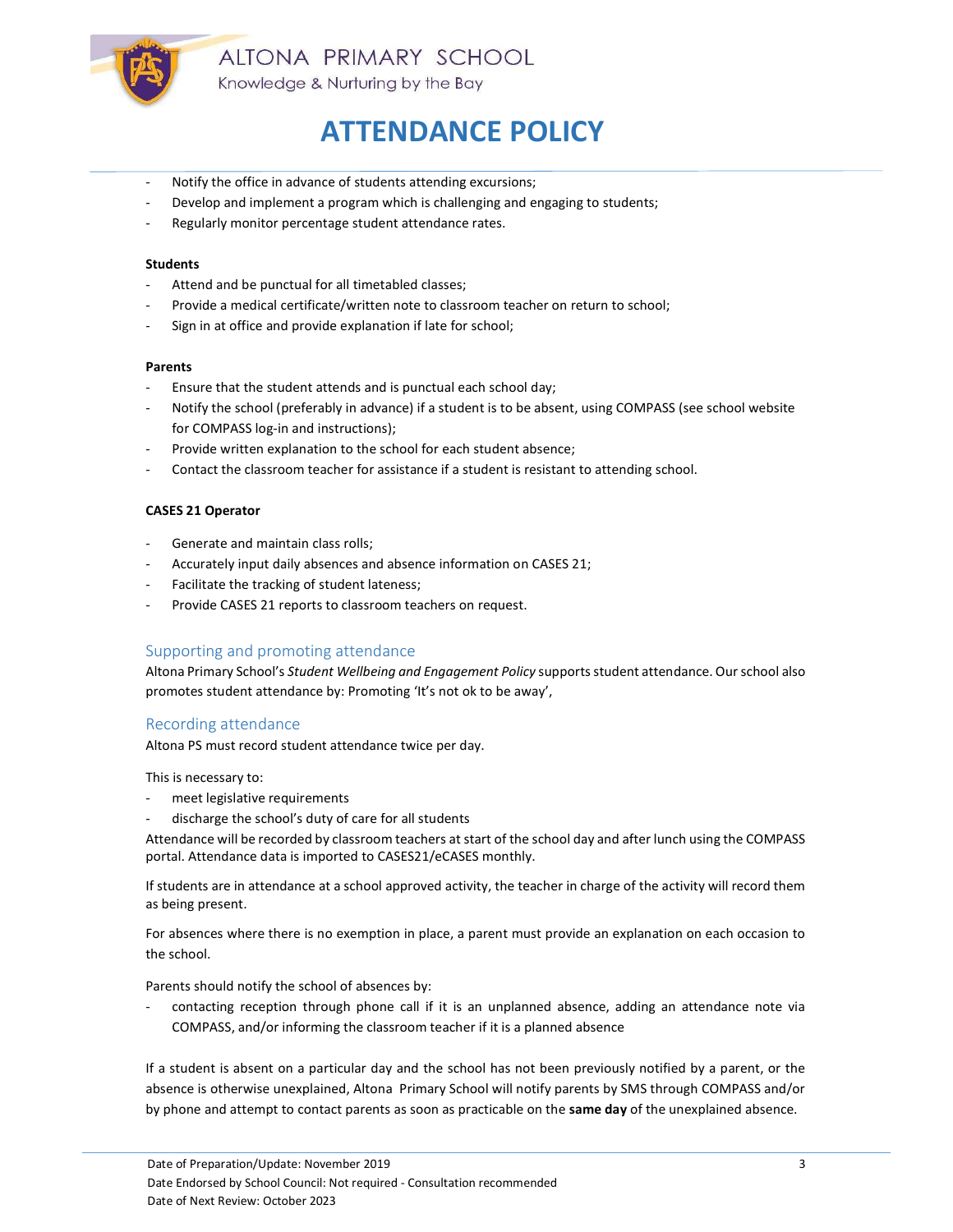

If contact cannot be made with the parent (due to no response or incorrect contact details), the school will attempt to make contact with any emergency contact/s nominated on the student's file held by the school, where possible, on the day of the unexplained absence. If a student is absent on a particular day, and the parents/guardian have not contacted the school, and if the school has made every attempt to contact the parents/guardian with no response, the absence is marked as unexplained.

Altona PS will keep a record of the reason given for each absence. The principal will determine if the explanation provided is a reasonable excuse for the purposes of the parent meeting their responsibilities under the Education Training Reform Act 2006 and the School Attendance Guidelines.

If Altona Primary School considers that the parent has provided a reasonable excuse for their child's absence the absence will be marked as 'Parent Choice'.

If the school determines that no reasonable excuse has been provided, the absence will be marked as 'Parent Choice: Unauthorised'.

# Managing non-attendance and supporting student engagement

Where absences are of concern due to their nature or frequency, or where a student has been absent for more than five days, Altona PS will work collaboratively with parents, the student, and other professionals, where appropriate, to develop strategies to improve attendance, which may include:

- establishing an Attendance Student Support Group
- implementing a Return to School Plan
- implementing an Individual Education Plan
- implementing a Student Absence Learning Plan for students who will be absent for an extended period
- arranging for assistance from wellbeing team

We understand from time to time that some students will need additional supports and assistance, and in collaboration with the student and their family, will endeavour to provide this support when it is required,

# Referral to School Attendance Officer

If Altona PS decides that it has exhausted strategies for addressing a student's unsatisfactory attendance, we may, in accordance with the School Attendance Guidelines refer the non-attendance to a School Attendance Officer in the Vic South Western Regional Office for further action.

If, from multiple attempts to contact with a parent, it becomes apparent that a student will not be returning to the school, the principal may make a referral to a School Attendance Officer if:

- the student has been absent from school on at least five full days in the previous 12 months where:
	- o the parent has not provided a reasonable excuse for these absences; and
	- o measures to improve the student's attendance have been undertaken and have been unsuccessful
- the student's whereabouts are unknown and:
	- o the student has been absent for 10 consecutive school days; or
	- $\circ$  no alternative education destination can be found for the student.

# FURTHER INFORMATION AND RESOURCES

### Related School Policies

- Duty of Care Policy
- Child Safe Policy